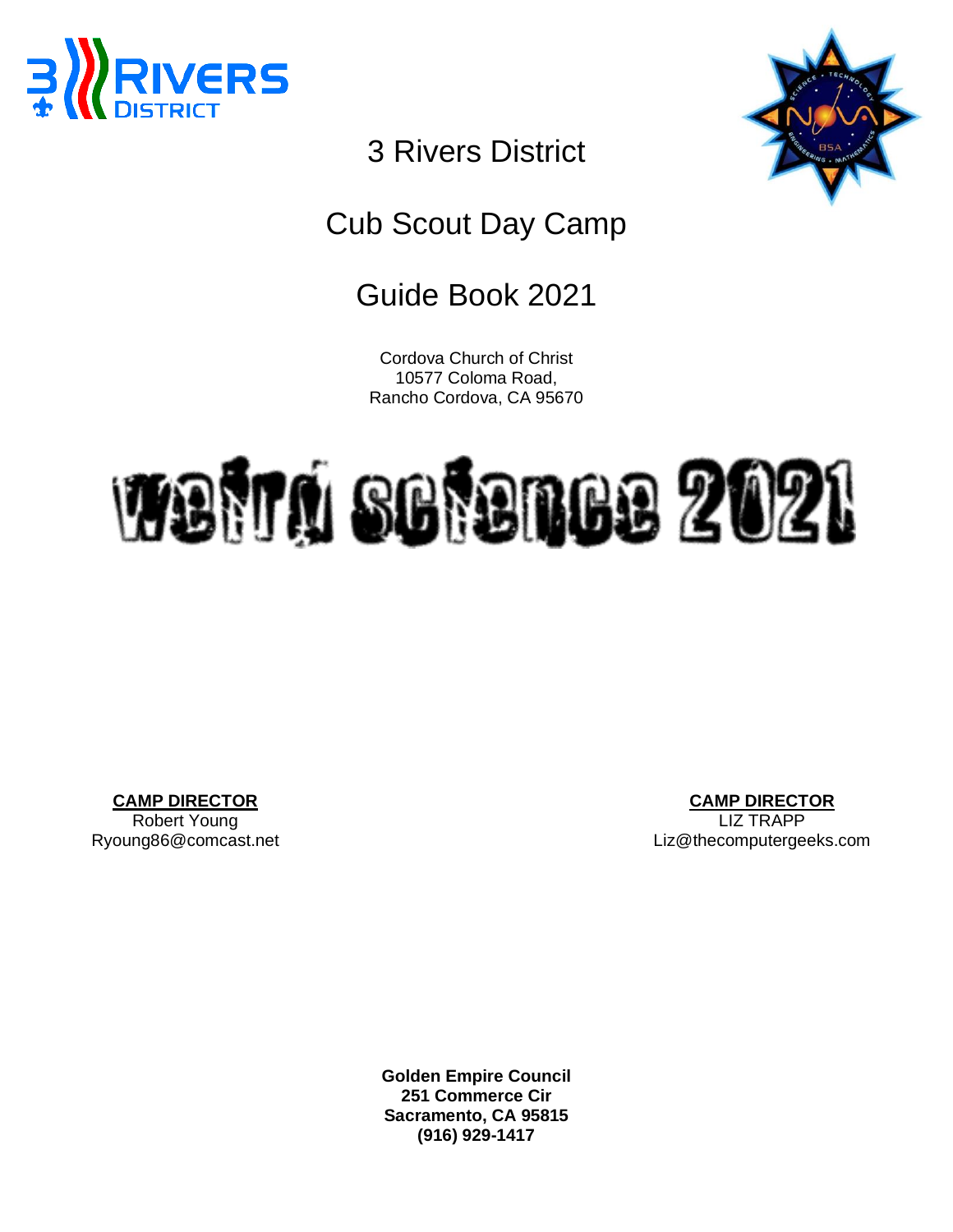## **Table of Contents**

| Dates and Location                                    |  |
|-------------------------------------------------------|--|
|                                                       |  |
|                                                       |  |
|                                                       |  |
|                                                       |  |
|                                                       |  |
|                                                       |  |
|                                                       |  |
| Camp Staff                                            |  |
|                                                       |  |
|                                                       |  |
|                                                       |  |
| Transportation                                        |  |
|                                                       |  |
|                                                       |  |
|                                                       |  |
|                                                       |  |
|                                                       |  |
|                                                       |  |
|                                                       |  |
|                                                       |  |
|                                                       |  |
| Forms included                                        |  |
| 1. Day Camp Flyer                                     |  |
| 2. Youth/ Adult Registration Form                     |  |
| 3. Annual BSA Health and Medical Record Parts A and B |  |

4. Shooting Sports Release Form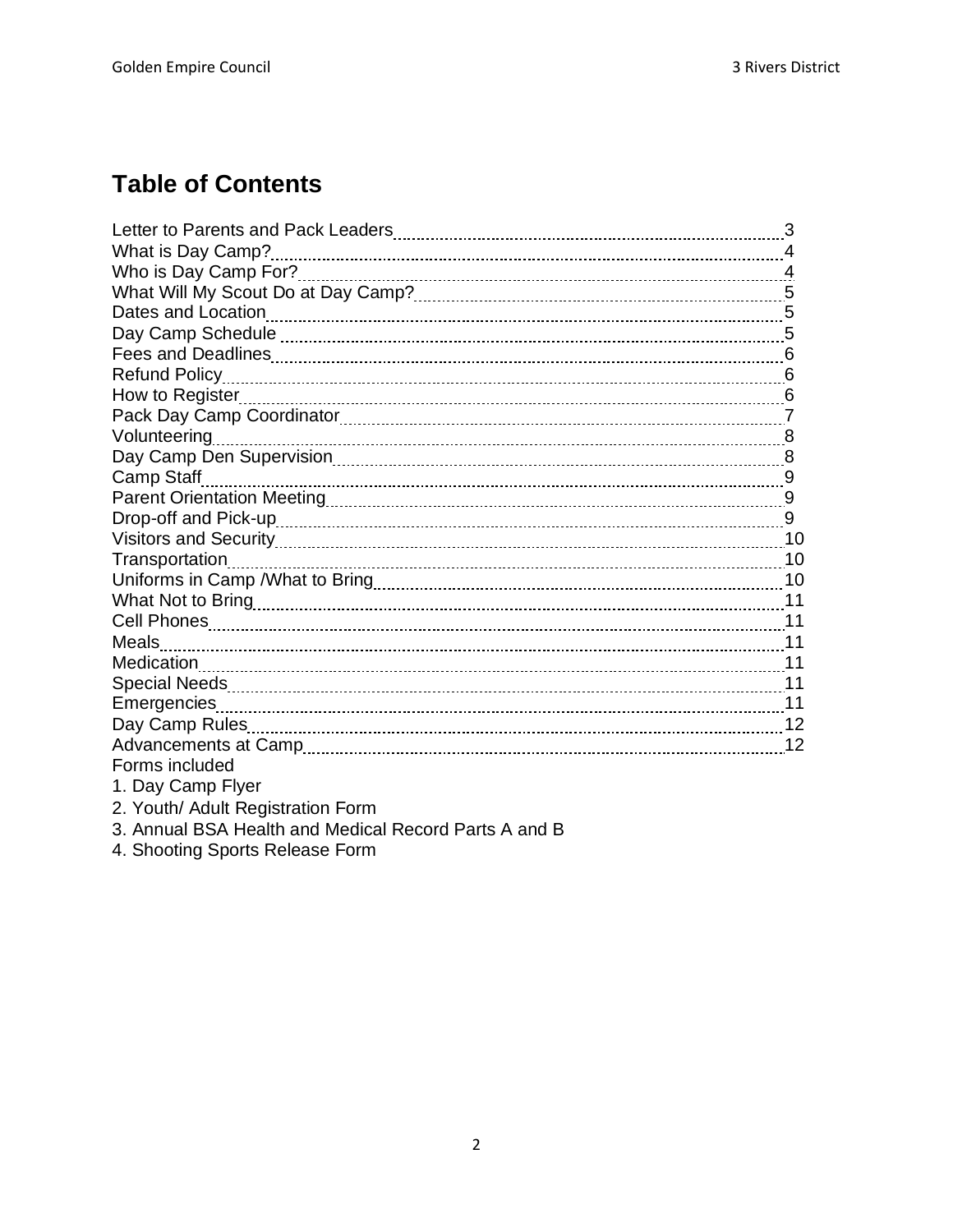### **Letter to Parents and Pack Leaders**

Hi, and welcome to 3 River's Cub Scout Day Camp! Your scout will enter into a world of fun and have the time of their life at our 2021 "Weird Science" Camp! This guide has been prepared to help you feel comfortable about the Day Camp Program and Staff giving useful information whether you are planning to volunteer or send your scout to Day Camp and to answer your questions. This guide does not cover all the details of what each individual camp's day to day operation will be like.

For those of you who have sent your scout to Day Camp before, you should be familiar with much of this information. This guide will serve as a very good review. Whether you are new to Day Camp or a camp veteran, it is important to read the entire guide as it contains new information and answers many of your questions and concerns.

3 Rivers District day camp is planned and conducted by a volunteer camp director and program director. The day camp can only be held with the assistance of volunteers such as yourself. Without the assistance of parents and volunteers, day camp could not occur. For example, each den of eight to ten scouts will need two adults to supervise them. Each program activity such as crafts, archery, or games needs one or more adults to staff it. As you can see we do need your help.

When you volunteer at Day Camp you will be helping to provide a great camping experience to the scouts that attend. As a Camp Director I know from personal experience how much the scouts enjoy and appreciate your involvement. Oh, did we mention, volunteering at Day Camp is a lot of FUN!

Begin your plans and preparations for a great Day Camp experience. Our pledge is to make this a most memorable experience for you and your Scout. We look forward to seeing you really soon!

If you have questions about this guide or Day Camp in general, please feel free to contact me at ryoung86@comcast.net.

Thank you for your support and dedication to our Cub Scout Day Camp. We know from experience how much the boys enjoy themselves and appreciate your involvement.

Yours in Scouting,

Robert Young 3 Rivers District Day Camp Director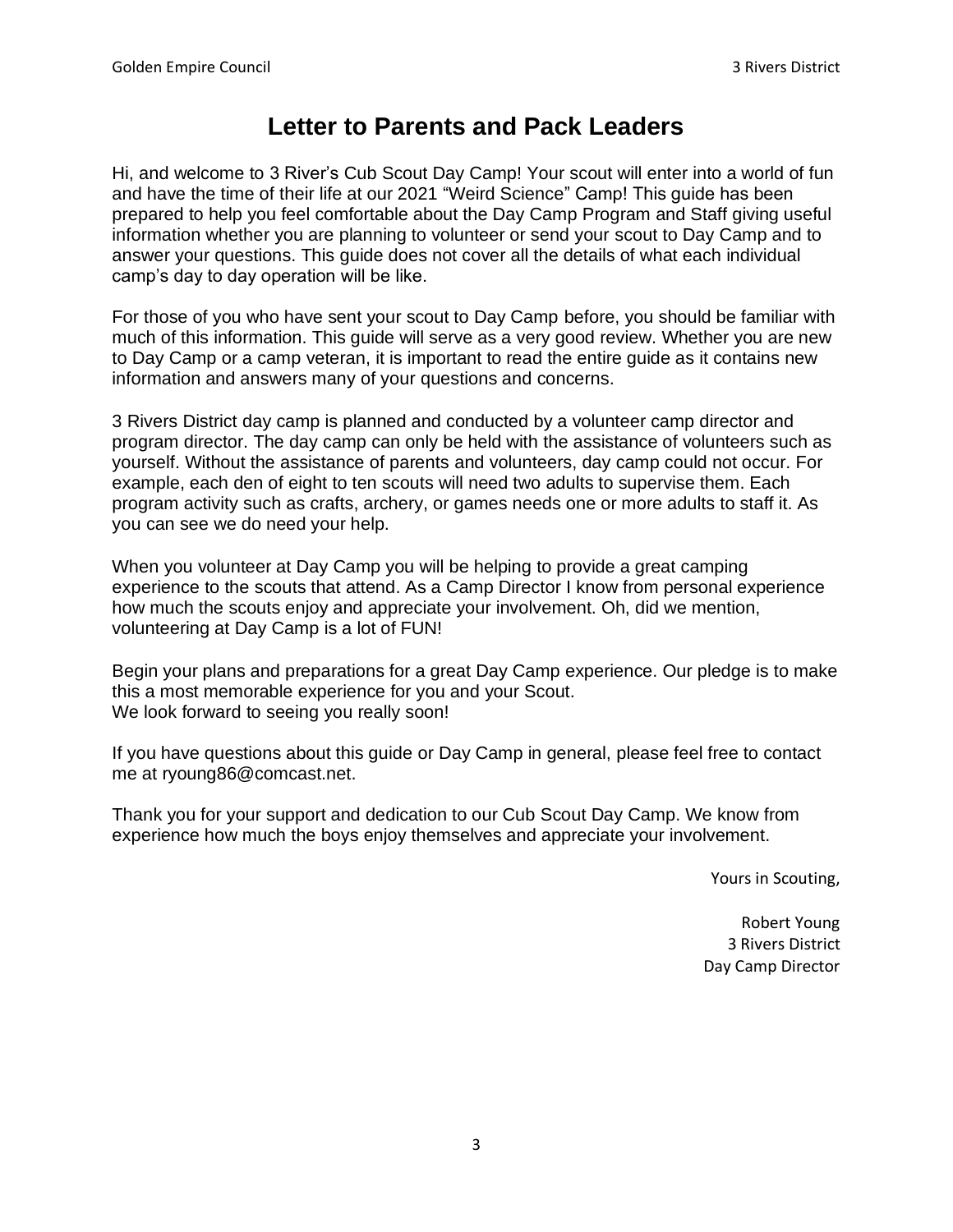#### **What is Day Camp?**

Cub Scout Day Camp this year is going to be a 1 day outdoor experience under the supervision of specially trained volunteers. The Camp Director and the Camp Program Director have attended the Boy Scouts of America National Camping School and have completed certification standards set forth by the BSA national office. Additionally the BB gun and Archery range officers receive Shooting Sports training and certification.

The Golden Empire Council takes pride in assuring that our Day Camps meet the requirements for national accreditation. The National Standards are established to ensure the health and safety of every camper, leader, staff, and visitor while at camp and to ensure that every scout will have a high quality fun filled Day Camp experience. Besides the **fun**  they will have, each scout will learn from their time here at camp. They will meet other scouts and leaders from around the district, and as with any Scouting Program, it will help to instill in them the values and character they will need to become the kind of person you want them to be.

Day Camp:

- Provides each scout with an opportunity to begin work towards their next rank in cub scouting, this year is going to be unique as we will be able to work on nova awards.
- Encourages participation so that the scouts benefit and grow with a good outdoor experience.
- It assists in the recruiting and inspiration of future scout leaders and helps strengthen den and pack organization.
- Provides continuation of the scouting program through the summer and assists the pack in qualifying for the Summertime Pack Award.

#### **Who is Day Camp For?**

Camp is open to scouts who have completed kindergarten through scouts going into the fifth grade and are registered in the Scouts BSA program. If your scout is not yet signed up for Cub Scouts they may join before the start of Day Camp.

Those finishing kindergarten will come to Camp as Tiger Cubs and must have an Adult Partner with them at all times. Scouts who have completed the first grade and who were Tiger Cubs during the school year will come to Day Camp as Wolf Cubs. Scouts that have completed second grade will be a Bear. Scouts going into fourth grade will be a Webelos and Scouts going into fifth grade will be an Arrow of Light.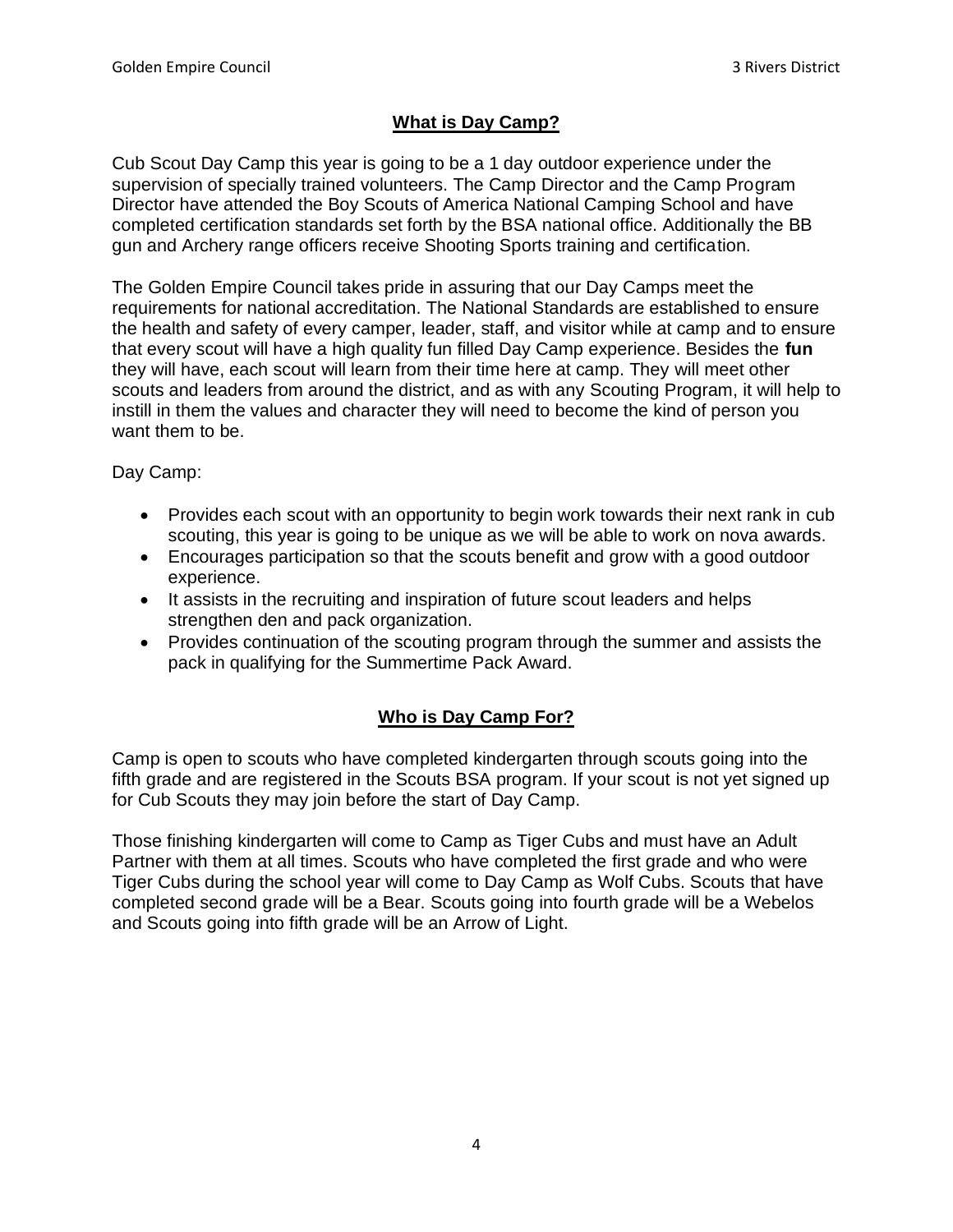#### **What Will My Scout Do at Day Camp?**

Day Camp activities start with an opening ceremony and conclude each evening where we retire the flag and present the day's recognition awards. The exact hours for each day camp vary. You will receive detailed information about your camps hours of operation at the Parent Orientation Meeting. Your Camp Director will notify you of the date, time and location for this meeting once your son is registered for camp.

The daily program contains a well-balanced variety of activities. These include strenuous activities, time for rest, quiet times, times for noise and motion, learning new skills and making new friends. The exact program will vary from camp to camp but most will include the following:

- Shooting Sports (BB Guns and Archery)
- Sports and / or Games
- Nature
- Crafts
- Skits and Songs

#### **Dates and Location**

June 5<sup>th</sup> or June 19th @ Cordova Church of Christ 10577 Coloma Road, Rancho Cordova, CA 95670

#### **Day Camp Schedule**

9:00am-10:00am – Check-in 10:00am-10:15am – Opening Ceremony, and Announcements 10:20am-11:05am – 1st Program Rotations 11:15am-12:00pm – 2nd Program Rotations 12:10pm-12:55pm – 3rd Program Rotations 12:55pm- 1:40pm – Lunch / Rest 1:45pm-2:30pm – 4th Program Rotations 2:40pm-3:25pm – 5th Program Rotations 3:35pm-4:10pm – 6th Program Rotations 4:20pm-5:05pm – 7th Program Rotations 5:15pm-6:00pm – 8th Program Rotations 6:00pm-6:15pm – Assembly and Dismissal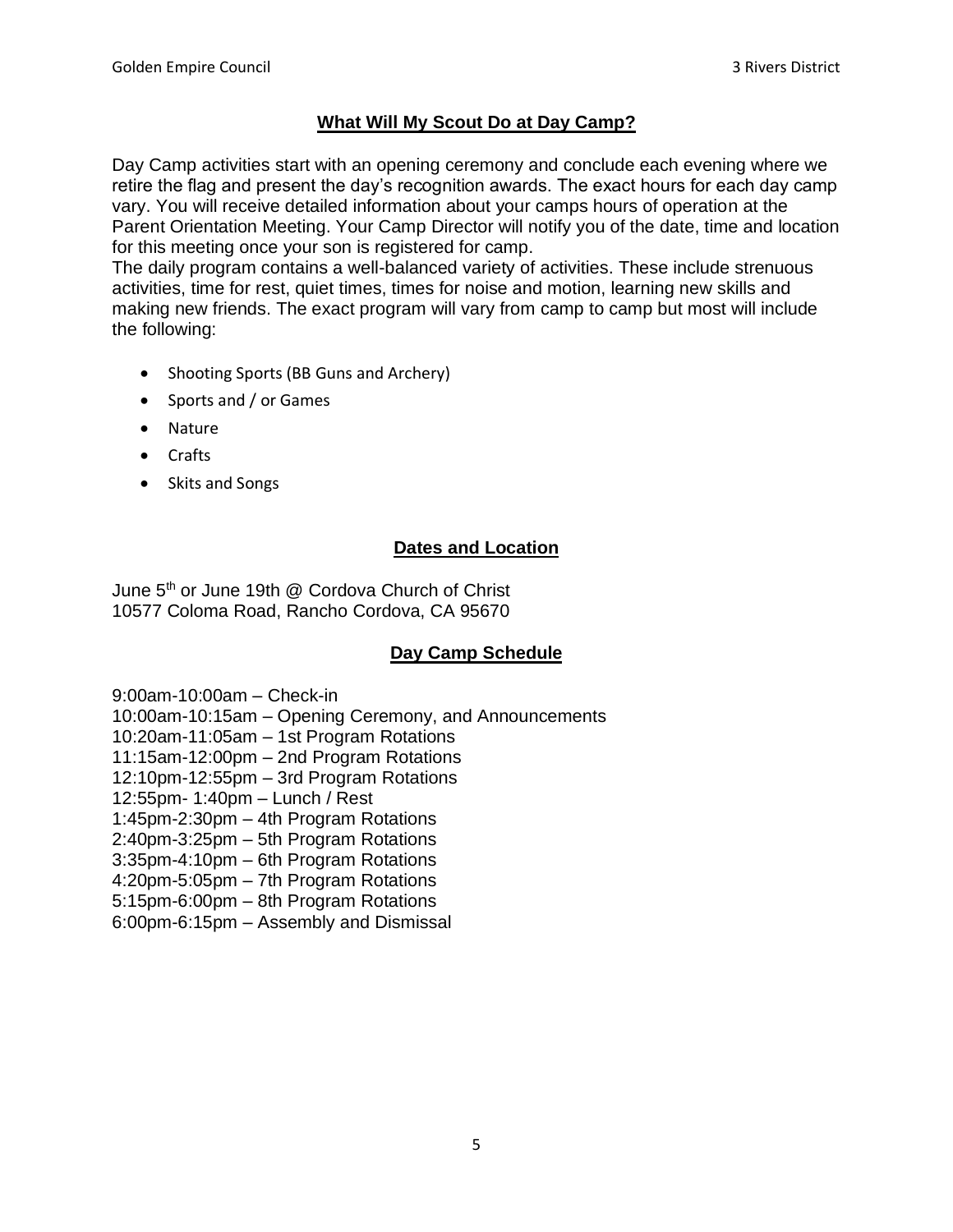#### **Fees for Cub Scouts**

- **Cubscout/ Webelos Registration:** \$50 Day Camp
- **Adult staff:** \$10
- **Youth Staff**: \$10

#### **Refund Policy**

It is the policy of the Golden Empire Council, that all fees are transferable but not refundable However; refunds may be requested in writing, two weeks prior to the event for unforeseen circumstances. Failure to participate in an activity does not warrant a refund.

#### **Registering Cub Scouts and Volunteers**

All Pack registrations will be handled by the "Pack Coordinators". This is a leader or parent who is responsible for seeing that every scout in the Pack receives information to register for Day Camp.

All Cub Scouts and Volunteers must have completed a camp registration form and have submitted payment to pack coordinators to ensure a camp session slot. All youth and adult volunteers must provide a BSA Health Form before the first day of camp or they will not be able to participate.

Once registrations have been submitted and are complete, the applicant will receive a confirmation email. There will be additional information available on the council website.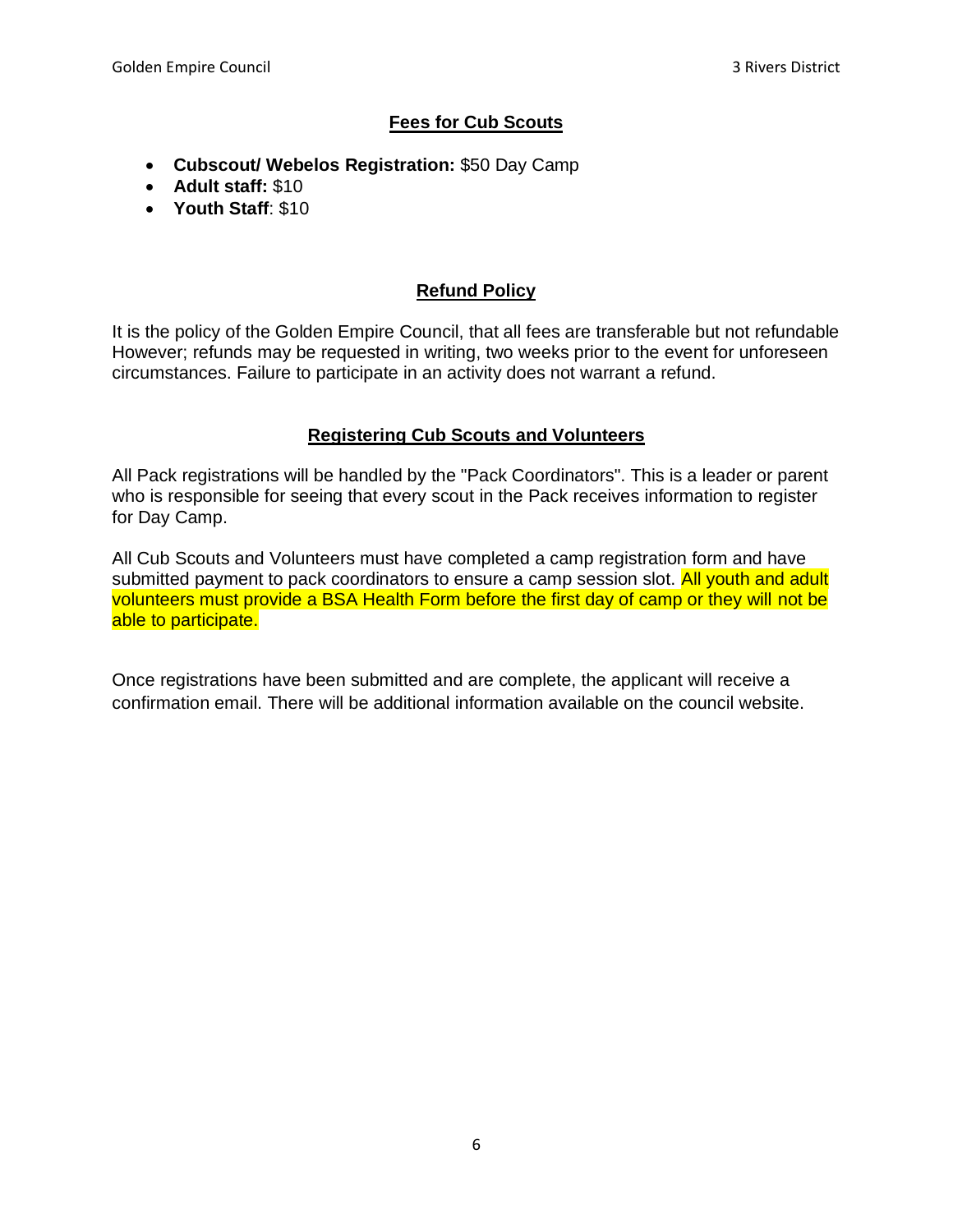#### **Pack Day Camp Coordinators:**

• Distribute the Day Camp Guidebook and registration forms to your pack's families. Each parent should have a copy of this guidebook as well as the registration packet

Registration Packets are available on the council Double Knot web page at [http://www.gec](http://www.gec-bsa.org/event/three-rivers-2021-twilight-camp/2815175)[bsa.org/event/three-rivers-2021-twilight-camp/2815175](http://www.gec-bsa.org/event/three-rivers-2021-twilight-camp/2815175) and at the Council Service Center. They will also be available at the District's monthly Roundtable meetings.

The Day Camp Coordinator will schedule two parents to chaperone each den each day and assist in filling out the Volunteer Form. Every scout attending Day Camp must have a Volunteer Form turned-in at the time of registration. Every Tiger Cub must have an Adult Partner with them at all times. The camp director will use this information to assign scouts to their Day Camp Dens and to insure proper adult supervision. Remember that Cub Scouting is a family activity, so get those parents involved

- The following forms must be returned *to the Camp Director at least two weeks prior to the start of camp.* These can be dropped off at the council office or arranged to be picked up/ dropped off with the camp director.
	- 1. Online registration for each Scout completed and paid in full
	- 2. All BSA Health and Medical Records
	- 3. Shooting Sports Release Form
	- 3. All Volunteer Forms & Training Certificates
- The Pack's Day Camp Coordinator will coordinate the registration process for the pack. There is no walk-in registration at camp.
- The Pack Day Camp Coordinator will insure that the parents are aware of the Parent Orientation date, time and location encouraging all parents to attend.
- **Everyone must have the Annual BSA Health and Medical Record, Parts A and B completed and on file while at Camp.**
- The scout fees include a camp mask, patch, and a day of fun filled excitement.

#### **Volunteering**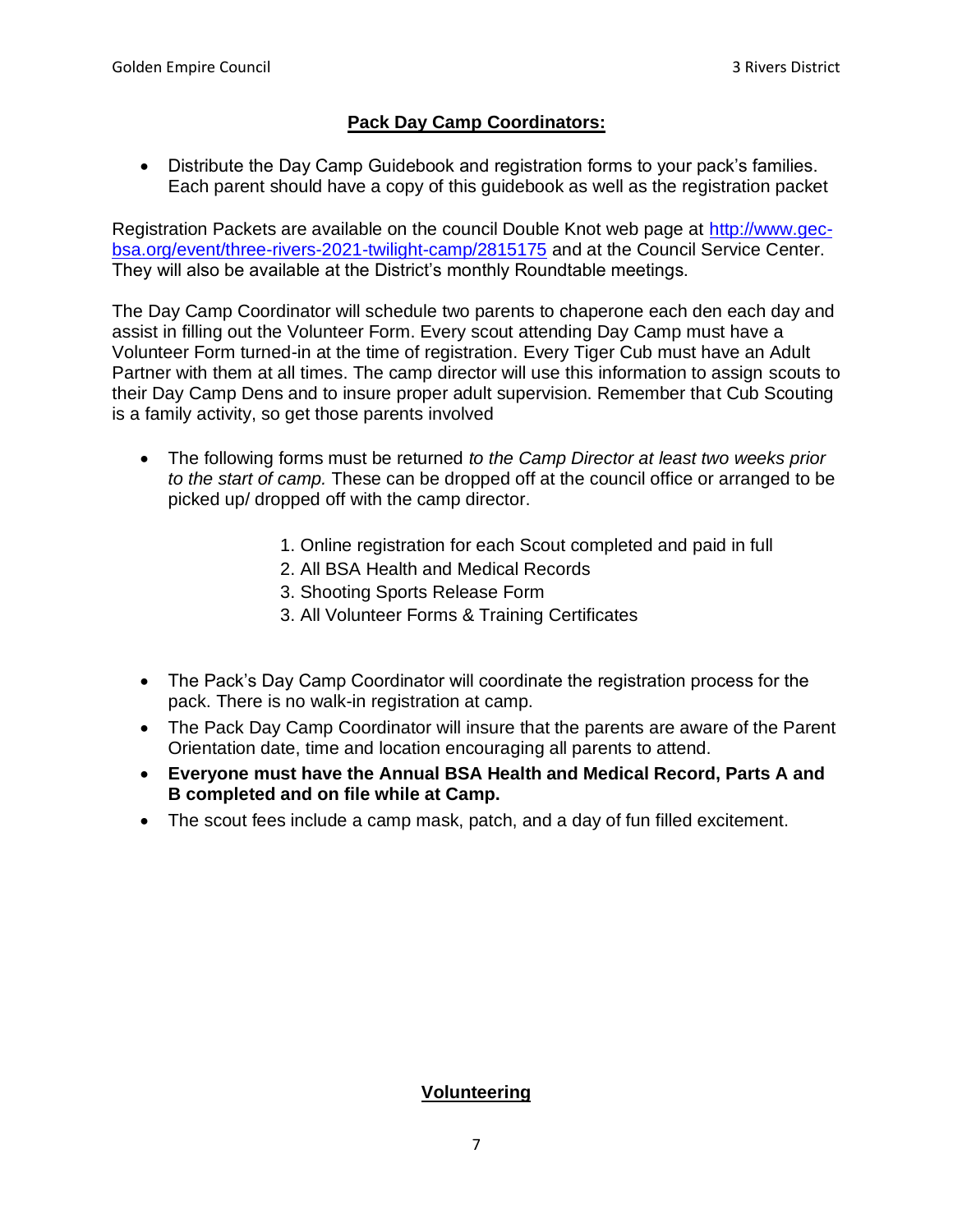The Scouts BSA program is an all-volunteer program. The successes of all events are possible because of the dedication and willingness of all the youth and adults who volunteer to help make these programs run. Each Cub Scout Day Camp has 20 to 30 adult positions to fill each year and they must be filled by parents and leaders of the scouts attending camp. So yes, we need your help!

You do not need to be a Den Leader or Cubmaster to help. A parent who has a week, a day, or even a few hours can volunteer to help their scout and others have a memorable time. We will need a few parents to help with check-in each morning or to set up some of our games and crafts. Any amount of time you can spare will be put to good use. Volunteer check in begins at 9:00am the day of each camp so that you may be briefed on your responsibilities. Smoking (including vaping) is prohibited around the Cub Scouts during Day Camp. Please contact the Camp Director if you are interested in helping.

#### **Day Camp Den Supervision**

Adult supervision from each Pack is essential to run Day Camp. BSA National Camp Standards mandates that we have 1 adult for every 4 scouts who attend. Therefore, all Packs and parents who are registering scouts for Day Camp must provide sufficient adult supervision.

A registered Cub Scout or Scout leader, parent, guardian, or a person 18 years of age or older may volunteer as a Day Camp Den Chaperone. These adults will be responsible for guiding the scouts in their Day Camp Den from location to location throughout the day, assist with activities and discipline.

Every volunteer who registers for Day Camp must submit a registration form to the Day Camp Director two weeks before the start of camp. This form is used to assign scouts to their Day Camp Dens and to insure proper adult supervision of the Day Camp Dens.

Please note this is not optional: our Day Camp is planned, organized, and staffed by volunteers. The camp cannot operate without pack and parent assistance.

#### **All Volunteers, regardless of age are required to complete Youth Protection**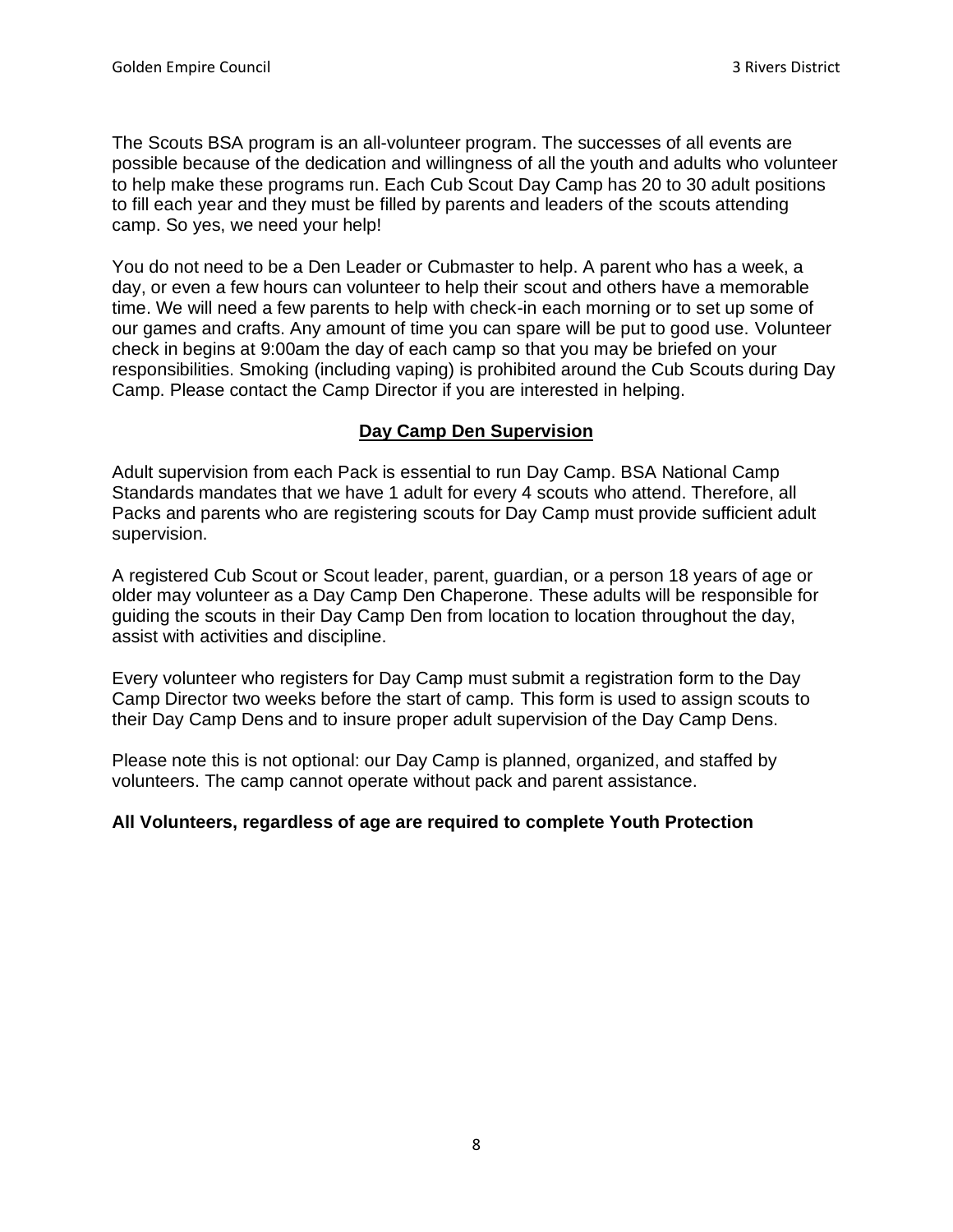#### **Camp Staff**

If you would like to experience the fun of working with Cub Scouts at Day Camp in a program area, we have a place for you. We need fun-loving adults who can spend time at camp. There is \$10 fee for staff members. When you volunteer you will receive a free Camp mask. All staff must be registered with the Scouts BSA. Staff check in begins at 8:00am the day of each camp so that you may be briefed on your responsibilities.

Scouts, Venture Crew or Explorer Scouts, age 14 and older, may volunteer as a Day Camp Den Chief or as a Program Aid. Volunteering at Day Camp offers these Scouts an opportunity to display leadership skills, pass on useful information to younger Scouts and encourage those younger Scouts to continue on in Scouting as well as gaining service hours to use toward their rank. The positive influence of these Scouts on our Cub Scouts helps to further build our Scouting program. Contact your Camp Director and fill out the Staff Form today.

There will be a staff meeting 1 week before camp to go over the structure and protocols in place this year at camp.

#### **Parent Orientation Meeting**

This is when you can meet the staff, talk with the camp director, and have those last minute questions answered. The Camp Staff will review and collect any missing forms. The camp director will review details about their camp such as check-in and check-out procedures, your scout's day camp den assignment, camp rules and other important information about camp. It is very important that you attend this meeting. Last minute needs or changes to camp will be announced at this meeting. Your Day Camp Director will notify you of the meeting date, time and location.

#### **Drop-off and Pick-up**

Parents/guardians must escort their scouts to their Den Leader and sign them in. If a Den leader is not yet present, you must wait until one arrives. Check- in begins at 9:00am

Parents should wait until the closing ceremony is completed before signing out their Scouts. Each Scout must be signed out with their Den leader to ensure safety. A staff member will remain if necessary to provide two-deep leadership in the event of a late parent. We ask if you are going to be late to notify the Camp Director as soon as possible.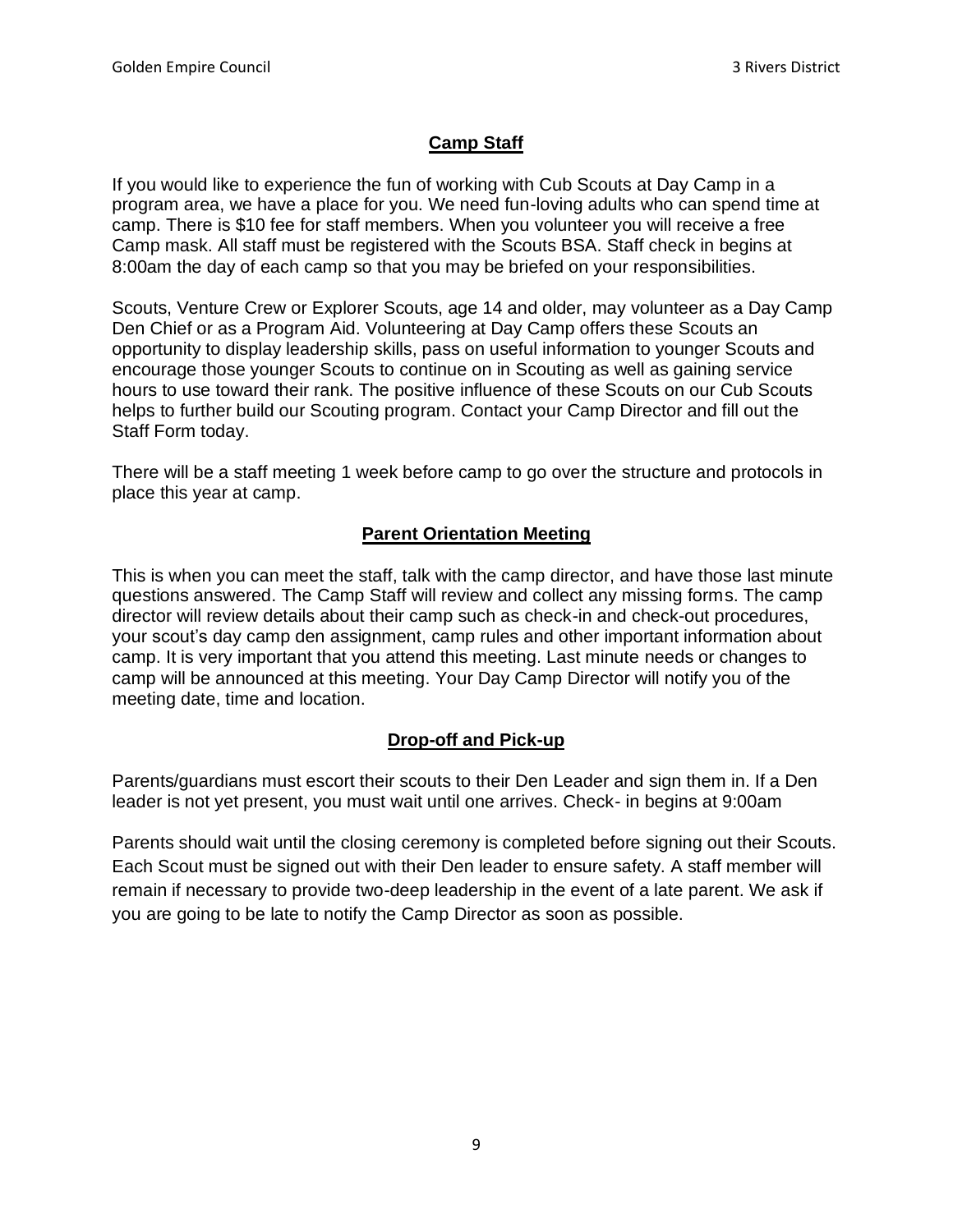#### **Visitors and Security**

Due to county guidelines currently in place for COVID there will be no visitors allowed on camp this year. All campers and camp staff will be given camp masks to help identify those who are registered to be on camp. All staff and campers are trained to identify and inquire about anyone not wearing the camp uniform

#### **Transportation**

Transportation to/from the camp locations is not provided. It is the responsibility of each parent/guardian. Temperature checks and questionnaire will need to be completed once you arrive. This will be done at the check in tent.

#### **Uniforms in Camp/ What to Bring**

All Cub Scouts, Den Chiefs, and Camp Staff are required to wear this year's Day Camp mask every day. While they look great and the scouts love them, these masks serve another purpose. These masks let us know at a glance if the wearer is a Cub Scout, an Adult Volunteer, or a Staff member. We can spot visitors or strangers in camp at a glance. For this reason it is imperative that leaders and Scouts wear the Day Camp mask each Day.

Along with the masks each scout will be provided a camp back-pack. Please make sure your scout has the following items each day in the provided back-pack. Label all items with your scout's name and pack number.

- 1. A hat, sun screen, rain gear (poncho)
- 2. Filled water bottle
- 3. Everyone must wear closed toed shoes and socks at all times
- 4. No sandals or open toe shoes (including CROCS) are allowed at camp – this applies to Scouts and Adults.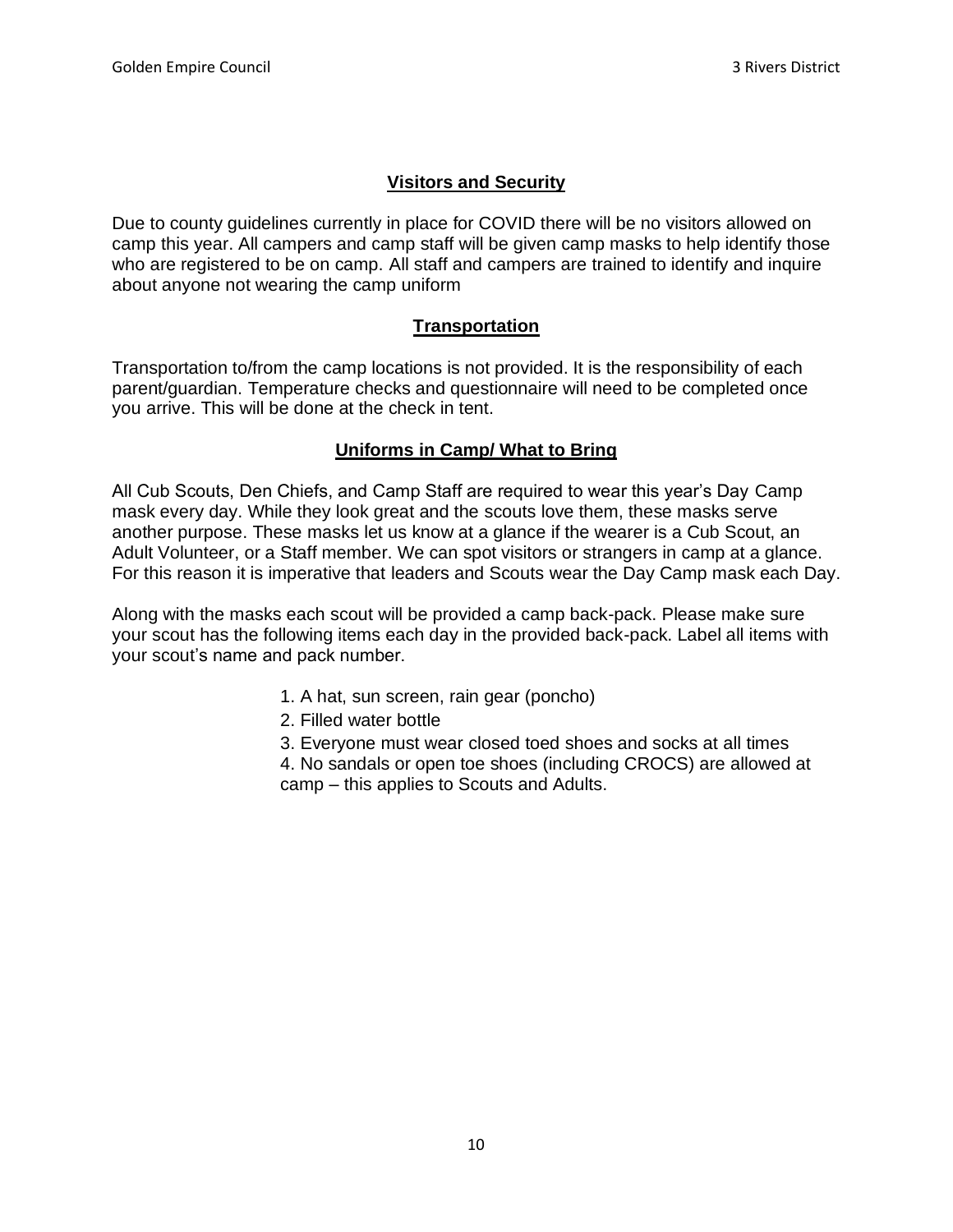#### **Cell Phones**

While at camp many adults will use their cell phone, but the uses of cell phones by Cub Scouts is strongly discouraged. Any youth attending camp with a cell phone must inform his Day Camp Den Leader.

#### **Meals**

Bring a sack lunch with you to camp. If you wish to purchase the hotdog grab and go lunch that option is available for an additional \$5.00 at registration.

#### **Medication**

If your scout requires medication during camp hours, only the parent, guardian or the attending adult who has been given permission by the parent, may dispense the medication. *No medication (this includes over-the-counter meds) may be given by the Day Camp Staff this includes the camp medical officer.* Medications shall only be carried by an adult. Exceptions to this are for those individuals who need to carry emergency medication at all times such as asthma inhalers, Epi-Pens or similar prescribed bee sting kits, diabetes kits, nitroglycerin tablets, etc. Any medications brought to camp must be in the original pharmacy or manufacture's container with the patient's name, medication name clearly labeled with dosage instructions. List all medications on the Annual Health and Medical Record

#### **Special Needs**

Please contact the Day Camp Director in advance if you have special needs. Scouts BSA promote the inclusion of youth with disabilities and or special needs. We recognize that each child is unique, and no single plan will work for every scout. We will work together to provide an enjoyable Day camp experience for your scout.

#### **Emergencies**

The camp maintains a list of persons certified in CPR and basic first aid procedures. A Camp Health Officer is in camp at all times. In case of an emergency or accident involving your child, you will be notified by the camp director. We request that you add any information to the Annual Health and Medical Record form that we may need in case of an emergency. Please notify us if there are any changes or additions to this information prior to camp. If you have an emergency and need to get in touch with your child while they are at camp, please call the camp director or the Golden Empire Council at (916) 929-1417